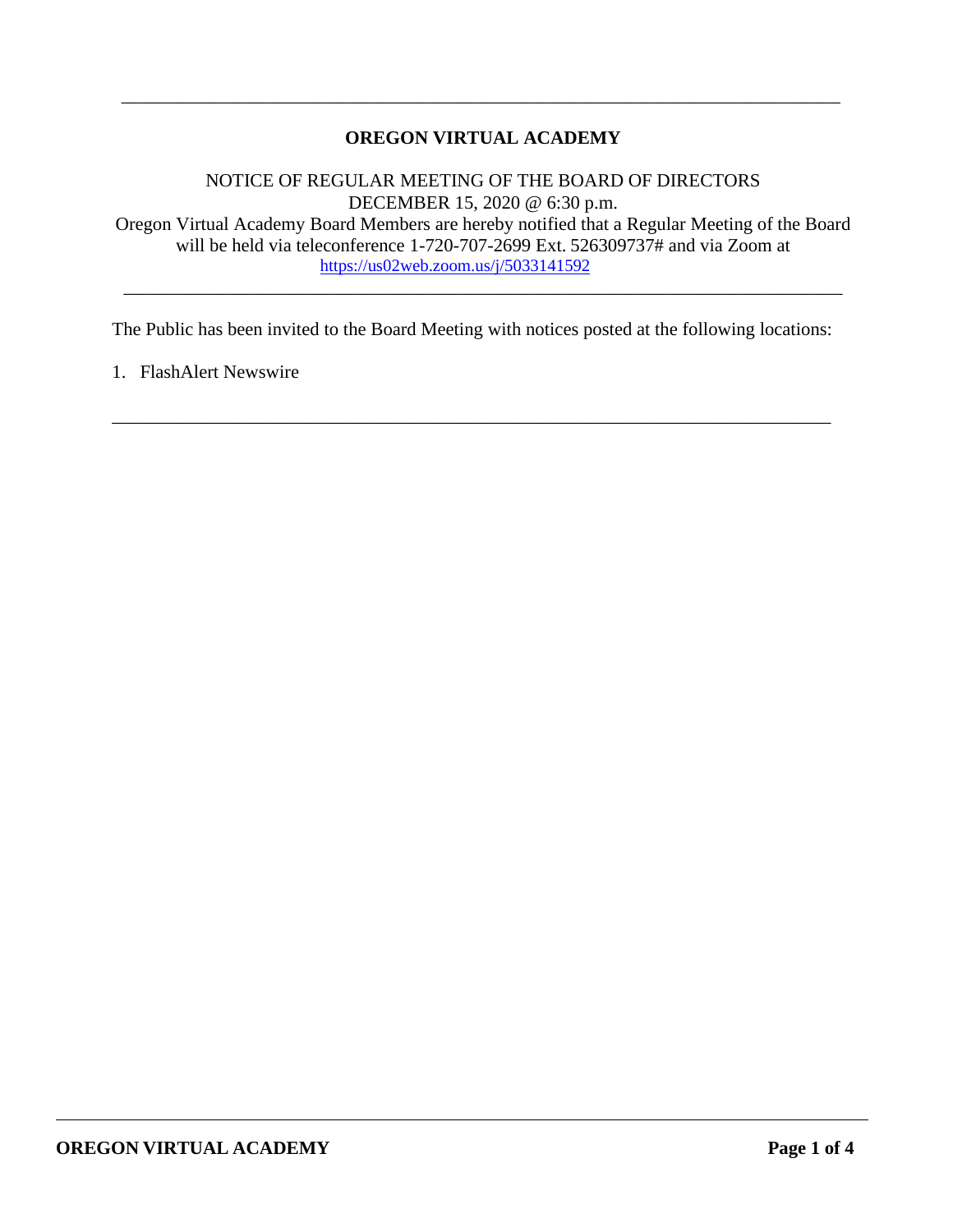### **AGENDA REGULAR MEETING AGENDA**

### **BOARD OF DIRECTORS OREGON VIRTUAL ACADEMY**

**Tuesday, December 15, 2020 6:30 p.m.** <https://us02web.zoom.us/j/5033141592>

## **INSTRUCTIONS FOR PRESENTATIONS TO THE BOARD BY PARENTS AND CITIZENS**

The Oregon Virtual Academy welcomes your participation at the School's Board meetings. The purpose of a public meeting of the Board of Directors is to conduct the affairs of the School in public. We are pleased that you are in attendance and hope that you will visit these meetings often. Your participation assures us of continuing community interest in our School. To assist you in the ease of speaking/participating in our meetings, the following guidelines are provided.

- 1. Agendas are available to all audience members at the door to the meeting or by requesting the agenda from School Officials (541-751-8060).
- 2. The "Public Comment" portion is set aside for members of the audience to raise issues that are not specifically on the agenda. These presentations are limited to three (3) minutes and total time allotted to non-agenda items will not exceed fifteen (15) minutes. The Board may give direction to staff to respond to your concern or you may be offered the option of returning with a citizen-requested item.
- 3. When addressing the Board, speakers are requested to stand, to state their name and address, and to adhere to the time limits set forth.
- 4. Citizens may request that a topic related to school business be placed on a future agenda by submitting a written request at least seventy-two (72) hours in advance of any regular meeting. Once such an item is properly placed on the agenda, the Board can respond, interact, and act upon the item.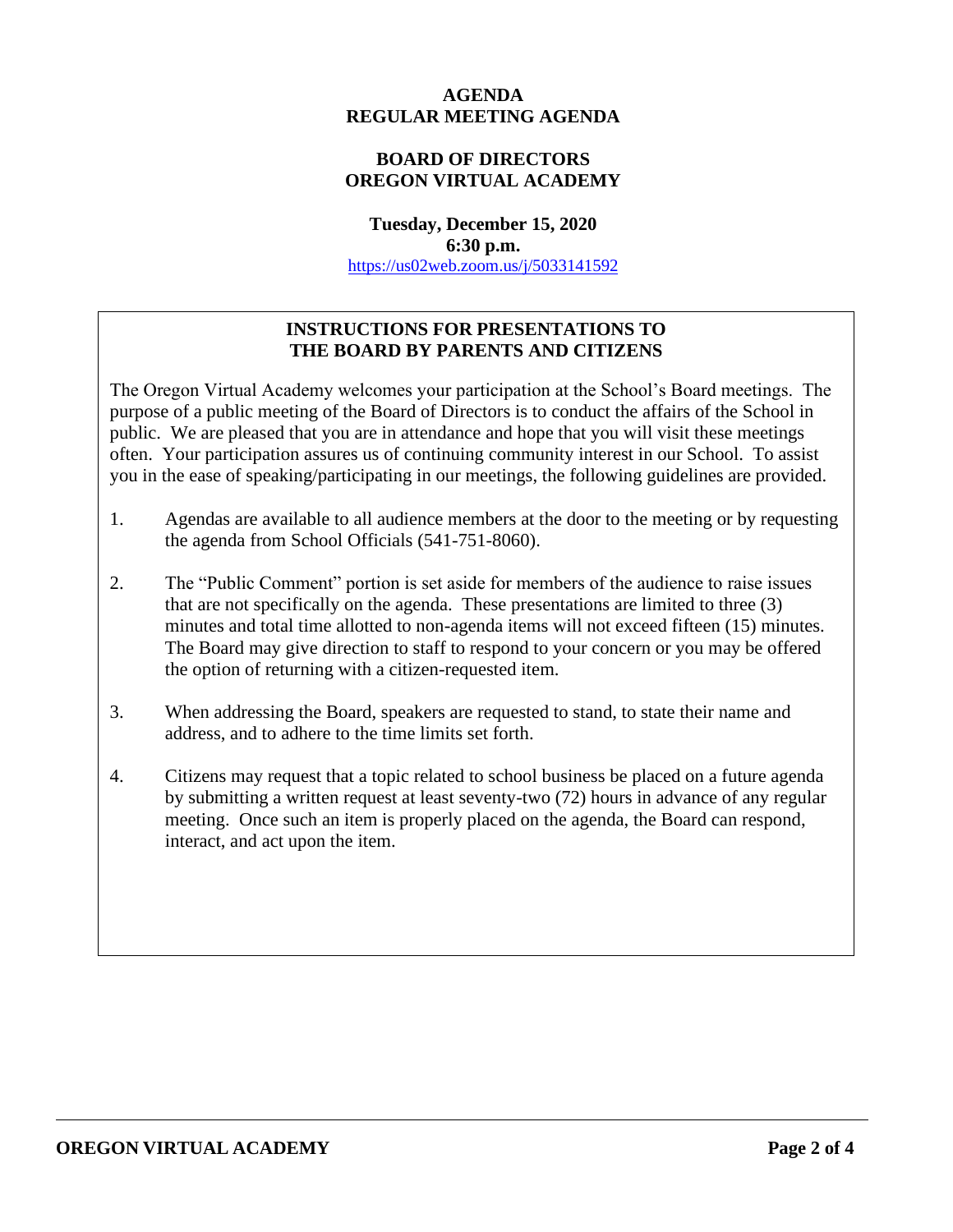### **I. PRELIMINARY**

**A.** Call to Order

#### **B.** Roll Call

| <b>Member</b>           | <b>Title</b> | <b>Term</b> | <b>Present</b> | <b>Absent</b> | <b>In</b> | Out |
|-------------------------|--------------|-------------|----------------|---------------|-----------|-----|
| Barry Jahn              | Chair        | 2017-2020   |                |               |           |     |
| Myk Herndon             | Treasurer    | 2018-2021   |                |               |           |     |
| Bryan Hatzenbihler      | Vice Chair   | 2020-2023   |                |               |           |     |
| Paul Tannahill          | Secretary    | 2018-2021   |                |               |           |     |
| <b>Franklin Roberts</b> | Member       | 2020-2023   |                |               |           |     |
| Megan Trow              | Member       | 2020-2023   |                |               |           |     |
| <b>MJ Sandall</b>       | Member       | 2020-2023   |                |               |           |     |

**C.** Approval of Agenda

### **II. COMMUNICATIONS**

#### **A.** PUBLIC COMMENTS:

No individual comment shall be for more than three (3) minutes and the total time for this purpose shall not exceed fifteen (15) minutes. Board members may respond to comments however no action can be taken. The Board may give direction to staff following comment.

#### **B.** BOARD/STAFF DISCUSSION

#### **Board of Directors**

- 2nd reading: Oregon Legislature called "All Students Belong." [Doc 1](https://drive.google.com/file/d/1V8t2tD6K4v5RPEK1x86WVJmrDLhWk75c/view?usp=sharing) [Doc 2](https://drive.google.com/file/d/1O0zh8ynBshrzXGCDd5jJujAx9TECTYj2/view?usp=sharing)
- EPSA Committee report/update
- [Covid Hero's Bonus](https://drive.google.com/file/d/1hesZ14xqTiL-RjxNnQmR_Tc_JrkN_yXM/view?usp=sharing) (Board Contributions) report at staff meeting
- Discuss takeaways from the [2020 OSBA Schedule](https://drive.google.com/file/d/1r7-0Z7y_IzGKT3zkTgKx3bltIuOK7OGx/view?usp=sharing)
- **[Board Calendar Update/Discussion](https://docs.google.com/document/d/1tVrSGJ6v5gCtv5NNlIoGCFS6zIGPmcuhm6aP9laESig/edit#bookmark=id.u7m8wbidwmnh)** for December and January
- 5+7 Monthly Financials
- Proposed December Payment to K12

#### **Executive Director**

- K12 Inc transition to Stride Inc (Megan Sandoval)
- K12 Cyber Attack Debrief (Megan Sandoval)
- December 2020 Staffing Report
- Enrollment vs Staffing Summary
- Biggs Insurance Brokerage and Supplemental HR Services
- October Board Climate Survey Results ORVA Leadership Team Summary
- PTO Plan Recommendations (From Nich with Stakeholder Input)
- NBSD Cover Letter